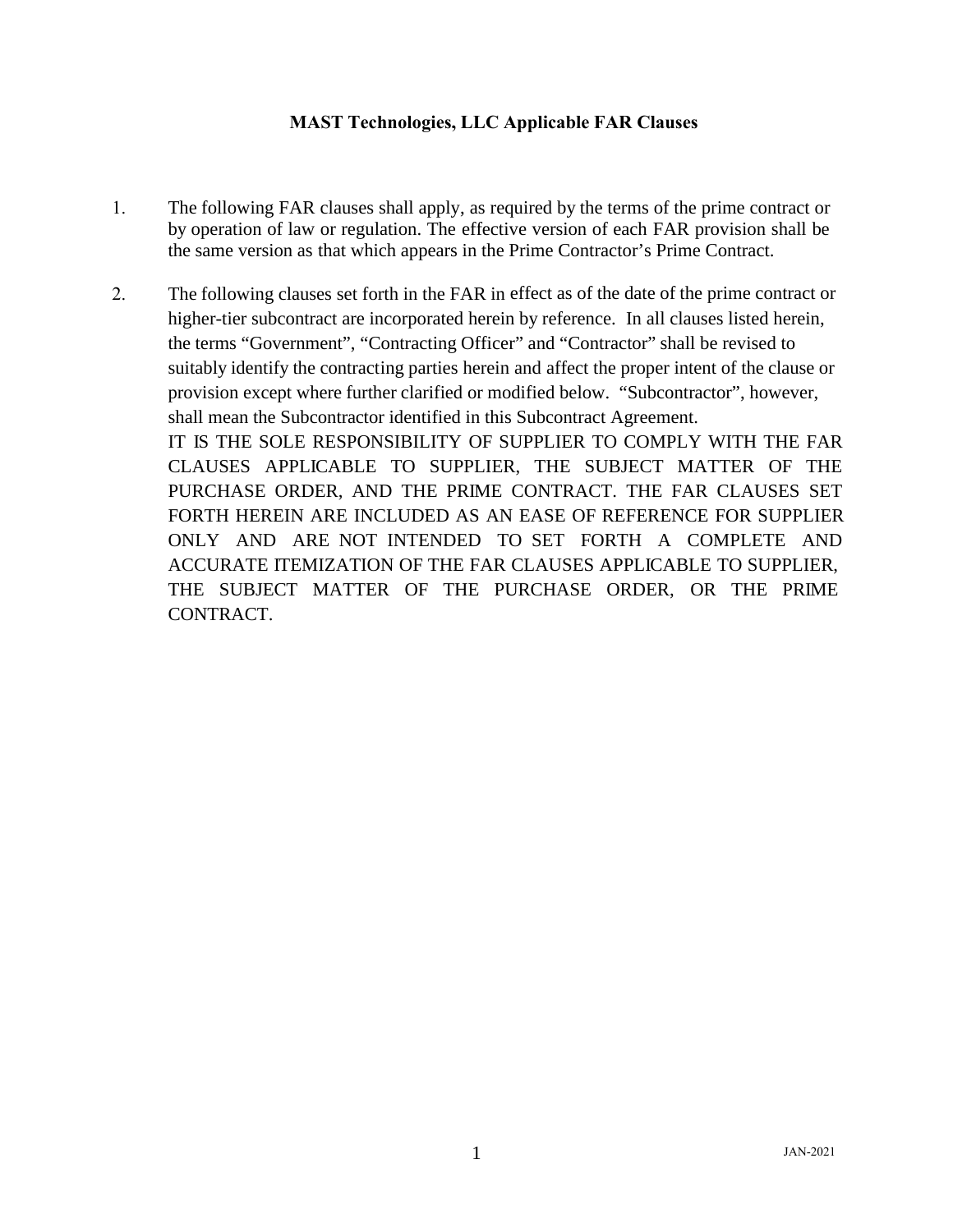## **APPLICABLE TO ALL PURCHASE ORDERS:**

| 1.  | Gratuities                                                                                              | 52.203-3  |
|-----|---------------------------------------------------------------------------------------------------------|-----------|
| 2.  | Price or Fee Adjustment for Illegal or Improper Activity                                                | 52.203-10 |
| 3.  | Limitation on Payments to Influence Certain Federal Transactions                                        | 52.203-12 |
| 4.  | <b>Contractor Code of Business Ethics and Conduct</b>                                                   | 52.203-13 |
| 5.  | Display of Hotline Poster(s).                                                                           | 52.203-14 |
| 6.  | Contractor Employee Whistleblower Rights and Requirement To                                             | 52.203-17 |
|     | Inform Employees of Whistleblower Rights                                                                |           |
| 7.  | Prohibition on Requiring Certain Internal Confidentiality Agreements<br>or Statements – Representation. | 52.203-19 |
| 8.  | <b>Security Requirements</b>                                                                            | 52.204-2  |
| 9.  | Personal Identity Verification of Contractor Personnel                                                  | 52.204-9  |
| 10. | Reporting Executive Compensation and First-Tier Subcontract Awards                                      | 52.204-10 |
| 11. | Basic Safeguarding of Covered Contractor Information Systems                                            | 52.204-21 |
| 12. | Prohibition on Contracting for Hardware, Software, and Services                                         | 52.204-23 |
|     | Developed or Provided by Kaspersky Lab and Other Covered Entities                                       |           |
| 13. | Representation Regarding Certain Telecommunications and Video                                           | 52.204-24 |
|     | <b>Surveillance Services or Equipment</b>                                                               |           |
| 14. | Prohibition on Contracting for Certain Telecommunications and Video                                     | 52.204-25 |
|     | <b>Surveillance Services or Equipment</b>                                                               |           |
| 15. | Required Sources for the Helium and Helium Usage Data                                                   | 52.208-8  |
| 16. | Protecting the Governments Interest When Subcontracting                                                 | 52.209-6  |
|     | with Contractors Debarred, Suspended, or Proposed for Debarment                                         |           |
| 17. | <b>Material Requirements</b>                                                                            | 52.211-5  |
| 18. | Defense Priority and Allocation Requirements                                                            | 52.211-15 |
| 19. | Price Reduction for Defective Certified Cost or Pricing Data                                            | 52.215-10 |
| 20. | Price Reduction for Defective Certified Cost or Pricing Data --<br>Modifications                        | 52.215-11 |
| 21. | Subcontractor Certified Cost or Pricing Data.                                                           | 52.215-12 |
| 22. | Subcontractor Certified Cost or Pricing Data - Modifications                                            | 52.215-13 |
| 23. | Pension Adjustments and Asset Reversions                                                                | 52.215-15 |
| 24. | Waiver of Facilities Capital Cost of Money                                                              | 52.215-17 |
| 25. | Revision or Adjustment of Plans for Postretirement Benefits<br>(PRB) Other Than Pensions                | 52.215-18 |
| 26. | Notification of Ownership Changes                                                                       | 52.215-19 |
| 27. | Requirements for Certified Cost or Pricing Data and Data                                                | 52.215-20 |
|     | Other Than Certified Cost or Pricing Data                                                               | 52.215-21 |
| 28. | <b>Limitations on Pass-Through Charges</b>                                                              | 52.215-23 |
| 29. | <b>Utilization of Small Business Concerns</b>                                                           | 52.219-8  |
| 30. | Notice to the Government of Labor Dispute                                                               | 52.222-1  |
| 31. | Contract Work Hours and Safety Standards - Overtime Compensation                                        | 52.222-4  |
| 32. | Prohibition of Segregated Facilities                                                                    | 52.222-21 |
| 33. | Equal Opportunity (E.O. 11246)                                                                          | 52.222-26 |
| 34. | Equal Opportunity for Veterans (38 U.S.C. 4212)                                                         | 52.222-35 |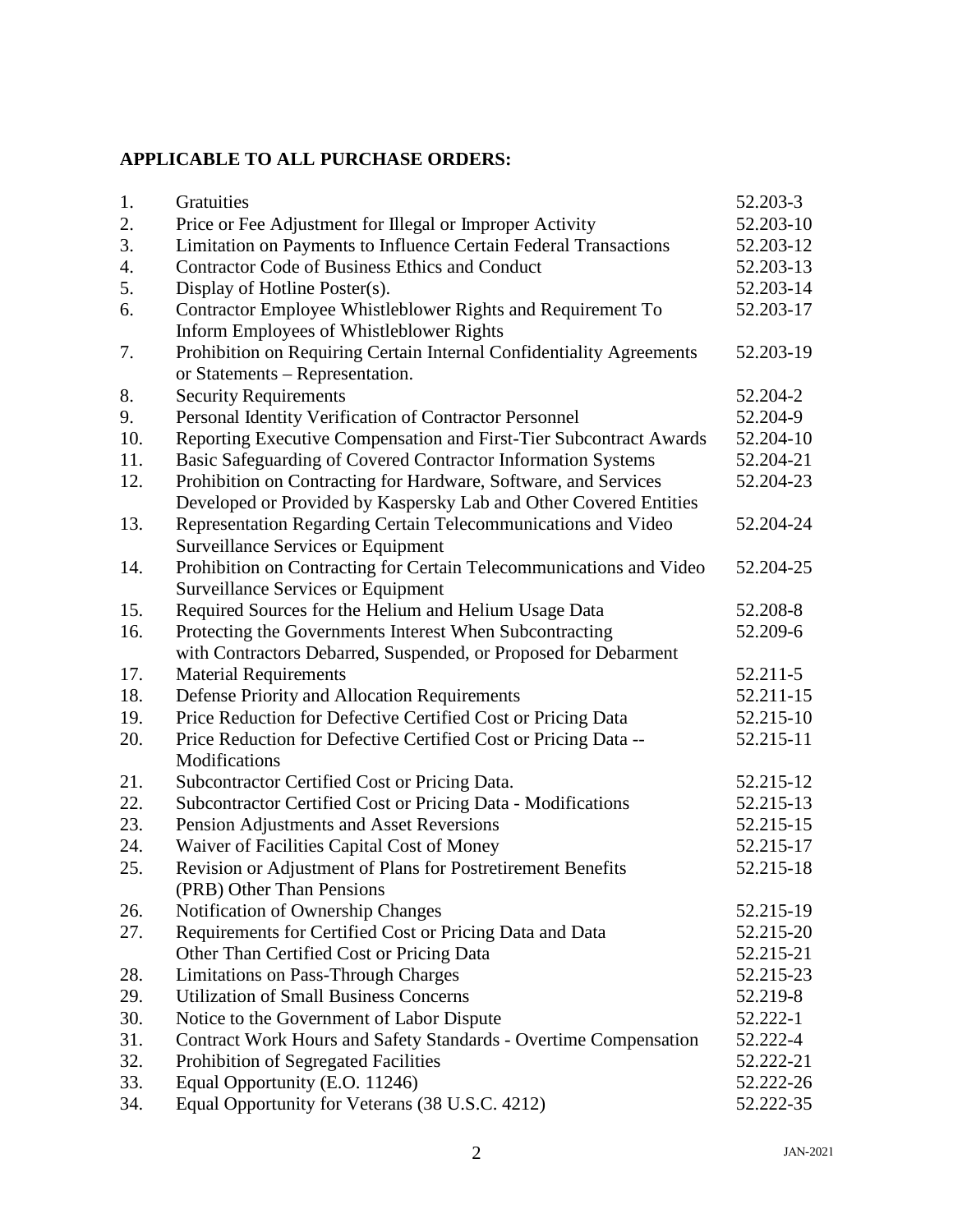| 35. | Equal Opportunity for Workers with Disabilities                       | 52.222-36 |
|-----|-----------------------------------------------------------------------|-----------|
| 36. | <b>Employment Reports on Veterans</b>                                 | 52.222-37 |
| 37. | Notification of Employee Rights Under the National Labor              | 52.222-40 |
|     | <b>Relations Act</b>                                                  |           |
| 38. | <b>Service Contract Labor Standards</b>                               | 52.222-41 |
| 39. | <b>Combating Trafficking in Persons</b>                               | 52.222-50 |
| 40. | Combating Trafficking in Persons - Alternate I                        | 52.222-50 |
| 41. | <b>Employment Eligibility Verification</b>                            | 52.222-54 |
| 42. | Minimum Wages Under Executive Order 13658                             | 52.222-55 |
| 43. | Paid Sick Leave Under Executive Order 13706                           | 52.222-62 |
| 44. | Hazardous Material Identification and Material Safety Data            | 52.223-3  |
| 45. | Pollution Prevention and Right-to-Know Information (Applicable        | 52.223-5  |
|     | in contracts that provide for performance on Federal facility)        |           |
| 46. | Notice of Radioactive Materials (Applicable in contracts for supplies | 52.223-7  |
|     | which are, or which contain radioactive materials.)                   |           |
| 47. | <b>Ozone-Depleting Substances</b>                                     | 52.223-11 |
| 48. | Refrigeration Equipment and Air Conditioners                          | 52.223-12 |
| 49. | Encouraging Contractor Policies to Ban Text Messaging While Driving   | 52.223-18 |
| 50. | Compliance with Environmental Management Systems                      | 52.223-19 |
| 51. | Privacy Act                                                           | 52.224-2  |
| 52. | Privacy Training                                                      | 52.224-3  |
| 53. | <b>Buy American Act - Supplies</b>                                    | 52.225-1  |
| 54. | <b>Trade Agreements</b>                                               | 52.225-5  |
| 55. | Duty-Free Entry                                                       | 52.225-8  |
| 56. | <b>Restrictions on Certain Foreign Purchases</b>                      | 52.225-13 |
| 57. | Authorization and Consent - Alternate I                               | 52.227-1  |
| 58. | Royalty Information                                                   | 52.227-6  |
| 59. | <b>Refund of Royalties</b>                                            | 52.227-9  |
| 60. | Filing of Patent Applications-Classified Subject Matter               | 52.227-10 |
| 61. | Patent Rights-Retention by the Contractor (Short Form)                | 52.227-11 |
| 62. | Patent Rights-Retention by the Contractor (Long Form)                 | 52.227-12 |
| 63. | Patent Rights - Ownership by the Government                           | 52.227-13 |
| 64. | Rights in Data - General                                              | 52.227-14 |
| 65. | <b>Commercial Computer Software-Restricted Rights</b>                 | 52.227-19 |
| 66. | Insurance-Work on a Government Installation                           | 52.228-5  |
| 67. | <b>Cost Accounting Standards</b>                                      | 52.230-2  |
| 68. | Disclosure and Consistency of Cost Accounting Practices               | 52.230-3  |
| 69. | Disclosure and Consistency of Cost Accounting Practices –             | 52.230-4  |
|     | <b>Foreign Concerns</b>                                               |           |
| 70. | Cost Accounting Standards - Educational Institution                   | 52.230-5  |
| 71. | Administration of Cost Accounting Standards                           | 52.230-6  |
| 72. | Providing Accelerated Payments to Small Business Subcontractors       | 52.232-40 |
| 73. | Protest after Award                                                   | 52.233-3  |
| 74. | <b>Industrial Resources Developed Under Defense Production</b>        | 52.234-1  |
|     | Act Title III<br>a.                                                   |           |
| 75. | <b>Accident Prevention</b>                                            | 52.236-13 |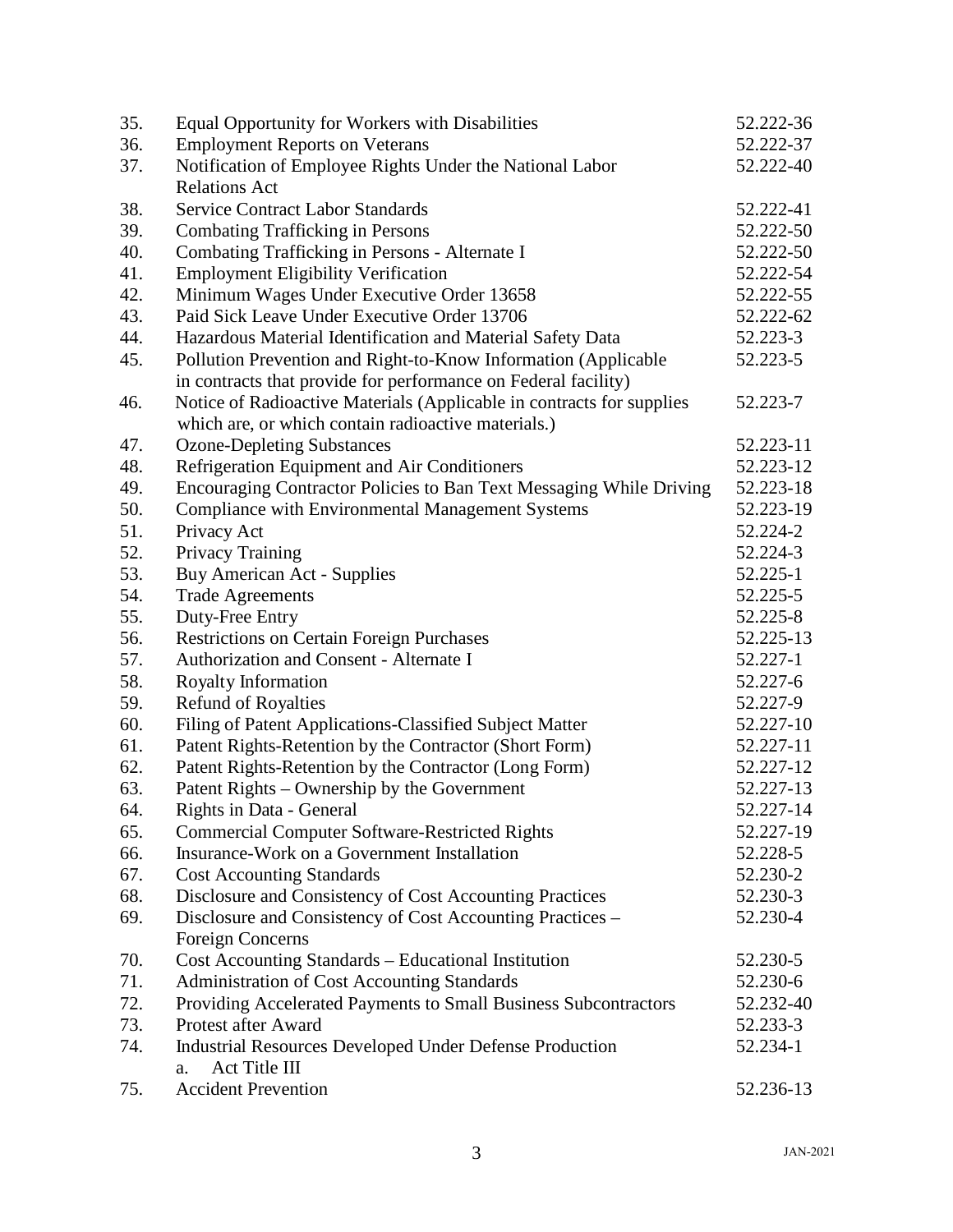| 76.            | Protection of Government Buildings, Equipment, and Vegetation                                                                                                                                                                                | 52.237-2  |
|----------------|----------------------------------------------------------------------------------------------------------------------------------------------------------------------------------------------------------------------------------------------|-----------|
| 77.            | Bankruptcy                                                                                                                                                                                                                                   | 52.242-13 |
| 78.            | Stop-Work Order                                                                                                                                                                                                                              | 52.242-15 |
| 79.            | Government Delay of Work                                                                                                                                                                                                                     | 52.242-17 |
| 80.            | Changes - Fixed-Price                                                                                                                                                                                                                        | 52.243-1  |
| 81.            | <b>Change Order Accounting</b>                                                                                                                                                                                                               | 52.243-6  |
| 82.            | Competition in Subcontracting                                                                                                                                                                                                                | 52.244-5  |
| 83.            | <b>Subcontracts for Commercial Items</b>                                                                                                                                                                                                     | 52.244-6  |
| 84.            | <b>Government Property</b>                                                                                                                                                                                                                   | 52.245-1  |
| 85.            | Government Property (Alternate I-Applicable to                                                                                                                                                                                               | 52.245-1  |
|                | Task Orders other than cost-reimbursement, time &                                                                                                                                                                                            |           |
|                | materials and labor-hour Task Orders and fixed-price Task                                                                                                                                                                                    |           |
|                | Orders awarded on the basis of submission of cost or pricing                                                                                                                                                                                 |           |
|                | data.)                                                                                                                                                                                                                                       |           |
| 86.            | Government Property (Alternate II – Applicable to Task                                                                                                                                                                                       | 52.245-1  |
|                | Orders for the conduct of basic or applied research at nonprofit                                                                                                                                                                             |           |
|                | institutions whose primary purpose is the conduct of scientific research.)                                                                                                                                                                   |           |
| 87.            | <b>Government Property Installation Services</b>                                                                                                                                                                                             | 52.245-2  |
| 88.            | Use and Charges (JUNE 2007)                                                                                                                                                                                                                  | 52.245-9  |
| 89.            | Inspection of Supplies – Fixed Price                                                                                                                                                                                                         | 52.246-2  |
| 90.            | <b>Responsibility for Supplies</b>                                                                                                                                                                                                           | 52.246-16 |
| 91.            | Preference for U.S.-Flag Air Carriers                                                                                                                                                                                                        | 52.247-63 |
| 92.            | Preference for Privately Owned U.S.-Flag Commercial Vessels                                                                                                                                                                                  | 52.247-64 |
| 93.            | Termination for Convenience of the Government (Fixed-Price)                                                                                                                                                                                  | 52.249-2  |
|                | "Government" shall mean "Prime". In paragraph (d) the term<br>"45 days" is changed to "90 days". The term "one-year" in paragraph<br>(e) is changed to "six months." The term "90 days" in paragraph (1) is<br>changed to "forty-five days". |           |
| I.             | <b>CERTIFICATIONS</b>                                                                                                                                                                                                                        |           |
|                | The Offeror, by signing its offer, hereby certifies compliance with<br>the following clauses and is, therefore, eligible for award.                                                                                                          |           |
|                | Certification and Disclosure Regarding Payments to<br>Influence Certain Federal Transactions (over \$100,000)                                                                                                                                | 52.203-11 |
|                | Certification Regarding Debarment, Suspension, Proposed<br>Debarment and Other Responsibility Matters (over \$150,000)                                                                                                                       | 52.209-5  |
|                | Previous Contracts and Compliance Reports (over \$10,000)                                                                                                                                                                                    | 52.222-22 |
| <b>B.</b>      | PURCHASE ORDERS OVER \$2,500 SHALL INCLUDE THE FOLLOWING:                                                                                                                                                                                    |           |
| 94.            | <b>Service Contract Labor Standards</b>                                                                                                                                                                                                      | 52.222-41 |
| $\mathbf{C}$ . | PURCHASE ORDERS OVER \$3,500 ALSO INCLUDE THE FOLLOWING:                                                                                                                                                                                     |           |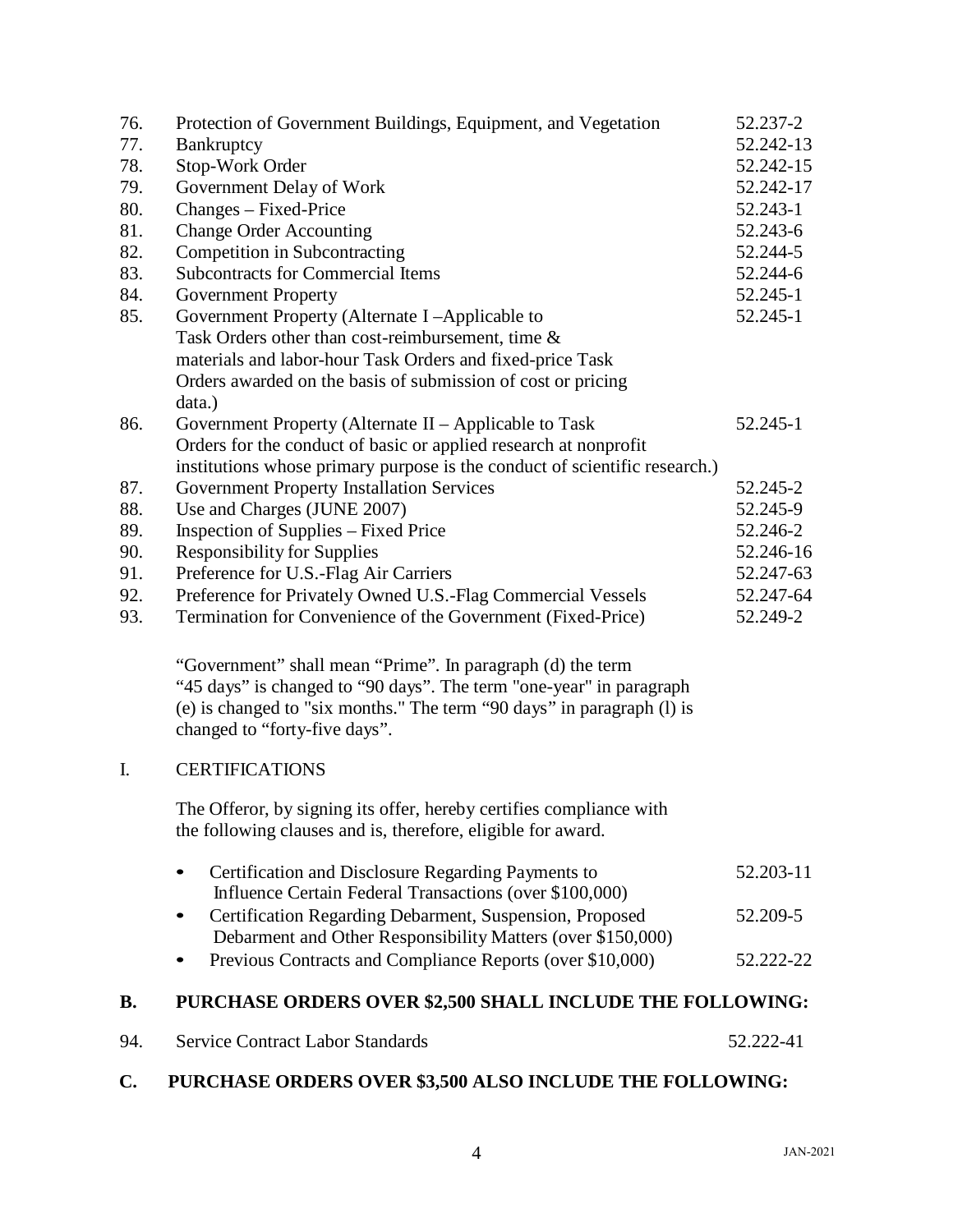| 95.                                                           | <b>Employment Eligibility Verification</b>                                                                                                                                                                                                                                                                                 | 52.222-54                                                                            |
|---------------------------------------------------------------|----------------------------------------------------------------------------------------------------------------------------------------------------------------------------------------------------------------------------------------------------------------------------------------------------------------------------|--------------------------------------------------------------------------------------|
| D.                                                            | PURCHASE ORDERS OVER \$10,000 ALSO INCLUDE THE FOLLOWING:                                                                                                                                                                                                                                                                  |                                                                                      |
| 96.                                                           | Notification of Employee Rights Under the National Labor<br><b>Relations Act</b>                                                                                                                                                                                                                                           | 52.222-40                                                                            |
| E.                                                            | PURCHASE ORDERS OVER \$15,000 ALSO INCLUDE THE FOLLOWING:                                                                                                                                                                                                                                                                  |                                                                                      |
| 97.                                                           | Contracts for Materials, Supplies, Articles, and Equipment<br>Exceeding \$15,000                                                                                                                                                                                                                                           | 52.222-20                                                                            |
| 98.                                                           | Equal Opportunity for Workers with Disabilities                                                                                                                                                                                                                                                                            | 52.222-36                                                                            |
| F.                                                            | PURCHASE ORDERS OVER \$30,000 ALSO INCLUDE THE FOLLOWING:                                                                                                                                                                                                                                                                  |                                                                                      |
| 99.                                                           | Reporting Executive Compensation and First-Tier Subcontract Awards                                                                                                                                                                                                                                                         | 52.204-10                                                                            |
| G.                                                            | PURCHASE ORDERS OVER \$35,000 ALSO INCLUDE THE FOLLOWING:                                                                                                                                                                                                                                                                  |                                                                                      |
| 100.                                                          | Protecting the Government's Interest When Subcontracting<br>with Contractors Debarred, Suspended, or Proposed for<br>Debarment                                                                                                                                                                                             | 52.209-6                                                                             |
| H. PURCHASE ORDERS OVER \$150,000 ALSO INCLUDE THE FOLLOWING: |                                                                                                                                                                                                                                                                                                                            |                                                                                      |
|                                                               |                                                                                                                                                                                                                                                                                                                            |                                                                                      |
| 101.<br>102.<br>103.                                          | Restrictions on Subcontractor Sales to the Government<br>Anti-Kickback Procedures (less paragraph (c)(1))<br>Limitation on Payments to Influence Certain Federal                                                                                                                                                           | 52.203-6<br>52.203-7<br>52.203-12                                                    |
| 104.<br>105.<br>106.<br>107.<br>108.<br>109.<br>110.          | Transactions<br>Audit and Records-Negotiation<br>Integrity of Unit Prices (less paragraph b)<br><b>Limitations on Pass-Through Charges</b><br><b>Equal Opportunity for Veterans</b><br><b>Employment Reports on Veterans,</b><br>Notice and Assistance Regarding Patent and Copyright<br>Infringement<br>Value Engineering | 52.215-2<br>52.215-14<br>52.215-23<br>52.222-35<br>52.222-37<br>52.227-2<br>52.248-1 |
| I.                                                            | PURCHASE ORDERS OVER \$250,000 ALSO INCLUDE THE FOLLOWING:                                                                                                                                                                                                                                                                 |                                                                                      |
| 111.<br>112.<br>113.<br>114.                                  | <b>Covenant Against Contingent Fees</b><br>Cancellation, Rescission, and Recovery of Funds for Illegal<br>or Improper Activity<br>Price of Fee Adjustments for Illegal or Improper Activity<br><b>Utilization of Small Business Concerns</b>                                                                               | 52.203-5<br>52.203-8<br>52.203-10<br>52.219-8                                        |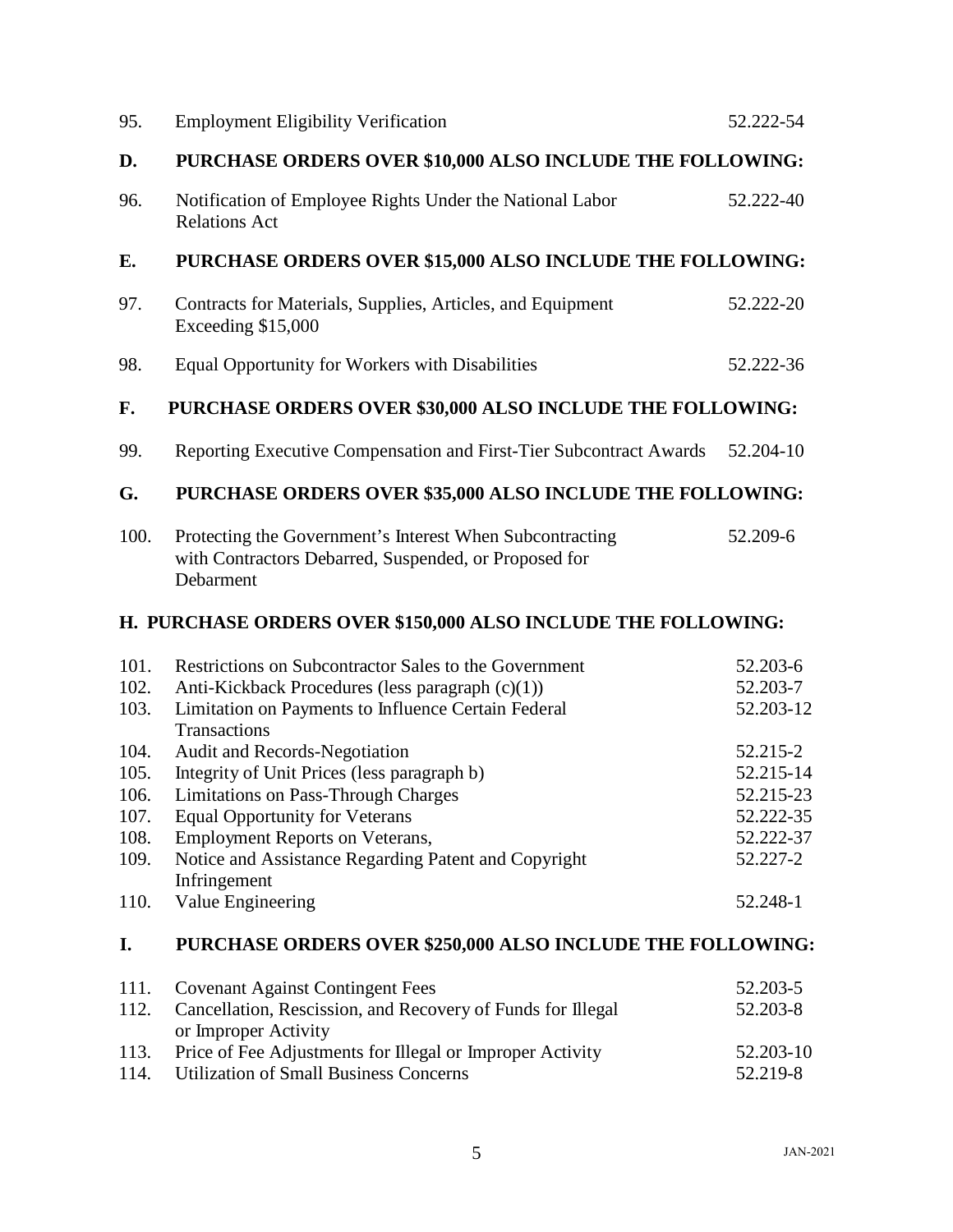| I.                           | PURCHASE ORDERS OVER \$700,000 ALSO INCLUDE THE FOLLOWING:                                                                                                                                                                                                                                                                                                                                                                                                   |                                                |
|------------------------------|--------------------------------------------------------------------------------------------------------------------------------------------------------------------------------------------------------------------------------------------------------------------------------------------------------------------------------------------------------------------------------------------------------------------------------------------------------------|------------------------------------------------|
| 115.                         | <b>Small Business Subcontracting Plan</b>                                                                                                                                                                                                                                                                                                                                                                                                                    | 52.219-9                                       |
| J.                           | PURCHASE ORDERS OVER \$750,000 ALSO INCLUDE THE FOLLOWING:                                                                                                                                                                                                                                                                                                                                                                                                   |                                                |
| 116.                         | Disclosure and Consistency of Cost Accounting Practices                                                                                                                                                                                                                                                                                                                                                                                                      | 52.230-3                                       |
| Κ.                           | PURCHASE ORDERS OVER \$5,500,000 ALSO INCLUDE THE FOLLOWING:                                                                                                                                                                                                                                                                                                                                                                                                 |                                                |
| 117.<br>118.                 | <b>Contractor Code of Business Ethics and Conduct</b><br>Display of Hotline Poster(s)                                                                                                                                                                                                                                                                                                                                                                        | 52.203-13<br>52.203-14                         |
| L.                           | APPLICABLE TO COST REIMBURSEMENT, TIME &<br><b>MATERIAL OR LABOR HOUR PURCHASE ORDERS:</b>                                                                                                                                                                                                                                                                                                                                                                   |                                                |
| 119.<br>120.<br>121.<br>122. | <b>Facilities Capital Cost of Money</b><br>Allowable Cost and Payment (cost reimbursement)<br>Fixed Fee (applicable if this is a cost plus fixed fee order)<br>Incentive Fee (applicable if this is a cost plus incentive fee                                                                                                                                                                                                                                | 52.215-16<br>52.216-7<br>52.216-8<br>52.216-10 |
| 123.                         | order)<br>Cost Contract - No Fee (applicable if this is a cost no fee<br>order)                                                                                                                                                                                                                                                                                                                                                                              | 52.216-11                                      |
| 124.                         | Cost Sharing Contract - No Fee (applicable if this is a cost<br>sharing, no fee order)                                                                                                                                                                                                                                                                                                                                                                       | 52.216-12                                      |
| 125.                         | Payment for Overtime Premiums - insert "0%" in paragraph (a)<br>unless indicated otherwise.                                                                                                                                                                                                                                                                                                                                                                  | 52.222-2                                       |
| 126.                         | Payments under Time-and-Materials and Labor-Hour<br>Contracts (applicable if this is a time-and-materials and labor- hour contract)                                                                                                                                                                                                                                                                                                                          | 52.232-7                                       |
| 127.                         | Limitation of Cost (if fully funded)                                                                                                                                                                                                                                                                                                                                                                                                                         | 52.232-20                                      |
| 128.                         | Limitation of Funds (if incrementally funded)                                                                                                                                                                                                                                                                                                                                                                                                                | 52.232-22                                      |
| 129.                         | Changes - Cost-Reimbursement (applicable if this is a<br>cost-reimbursement contract)                                                                                                                                                                                                                                                                                                                                                                        | 52.243-2                                       |
| 130.                         | Changes - Time and Materials or Labor-Hours (applicable if<br>this is a time and material or labor hour contract)                                                                                                                                                                                                                                                                                                                                            | 52.243-3                                       |
| 131.                         | Subcontracts (paragraphs (h) and (i) only apply)                                                                                                                                                                                                                                                                                                                                                                                                             | 52.244-2                                       |
| 132.                         | Inspection of Supplies (Cost-Reimbursement) – "Contracting<br>Officer" means "Prime Contractor's purchasing representative" and                                                                                                                                                                                                                                                                                                                              | 52.246-3                                       |
|                              | "Government" means "Prime Contractor and Government" (provided that<br>an inspection system accepted by the Government will be deemed accepted<br>by the Prime Contractor) and where "Government" first appears in<br>paragraph (k) it shall mean "Government and/or Prime Contractor". The<br>provisions in this clause for access, right to inspect, safety protection, and<br>relief from liability apply equally to Prime Contractor and the Government. |                                                |
| 133.                         | Inspection of Services (Cost Reimbursement) – "Contracting<br>Officer" means "Prime Contractor's purchasing representative" and                                                                                                                                                                                                                                                                                                                              | 52.246-5                                       |